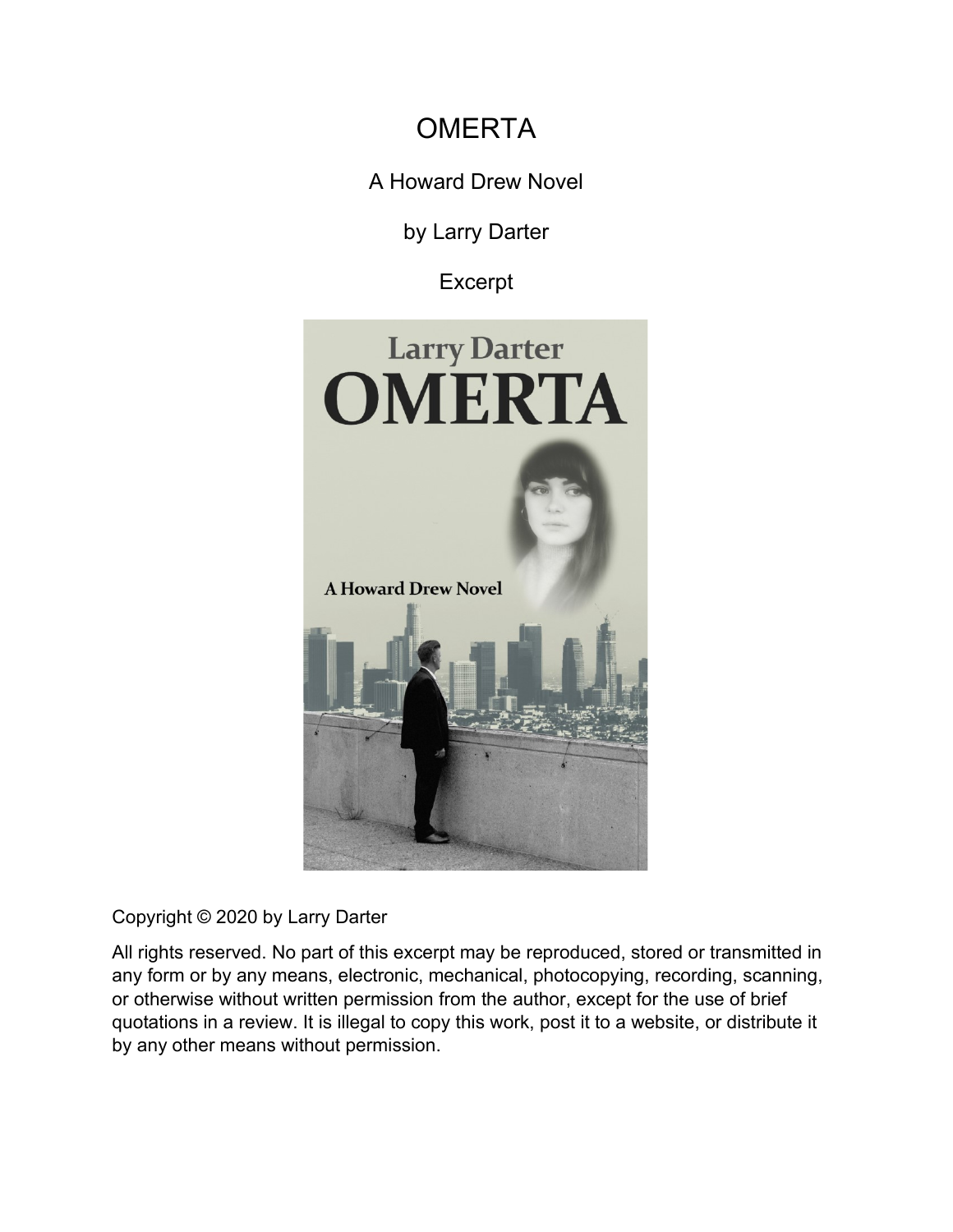It was Christmas Eve. Los Angeles Police Department's West Bureau homicide detectives Rudy Ortega and Howard Drew snaked through the light Sunday traffic in a blue Ford Crown Victoria. Ortega, the driver, exited the San Diego Freeway on Sunset Boulevard. They cruised east through Bel Air, past the estates of Beverly Hills, and then headed up Benedict Canyon Drive, climbing the twisting road past clouds of pink and white oleanders and blood-red bougainvilleas cascading over fences. They passed steep olive-drab hillsides, sheathed in chaparral and studded here and there with live oaks.

The homes in the neighborhood bordered canyon roads, and the backyards skirted towering bluffs, shaded by cypress, sycamores, and an occasional redwood. Benedict Canyon offered the best in Los Angeles living, making it a popular area among successful film actors, directors, and musicians. The commute down to the city was short, and the canyons provided rural-like oases for the residents. The smell of sage wafted through bedroom windows, the houses hovered above the smog, and coyotes roamed the foothills and howled at night.

When Ortega pulled off the road and parked the car at the address in the 1500 block of Benedict Canyon Drive, the detectives found a rustic wood-shingle bungalow which seemed out of place in the fashionable district on the edge of Beverly Hills. It appeared the builders had shoehorned the modest cottage into an inadequate space between the busy road and an overgrown hillside.

Ortega and Drew headed up a cement walkway toward the front door that traversed a weed-choked lawn, bracketed by dried out hydrangeas and emaciated Japanese boxwood.

Rudy Ortega, who would turn fifty-five in the spring, was the second oldest detective in the West Bureau homicide unit and planned to retire before the end of the year. He had spent twenty-five years as a detective, the last seventeen as a homicide investigator. Ortega, a stylish dresser with coiffed silver hair, wore a tailored gray Giorgio Armani sharkskin suit, a white starched shirt, and a blue Stefano Ricci silk tie with printed checks. Ortega was mentoring Drew in the craft of murder investigations.

Howard Drew, a thirty-three-year-old eight-year veteran of LAPD, a recently promoted Detective II, had transferred to West Bureau homicide after three years as a burglary/theft detective at Hollenbeck. Drew wore a more modest Brooks Brothers navy pinstripe suit with a store brand white shirt. He had purchased the suit on sale off the rack at Nordstrom's. He wore his brown hair in the high and tight military variant of the crew cut, with the back and sides of his head shaved to the skin and the top blended or faded into slightly longer hair. Drew had become accustomed to the style during his four years in the U.S. Army while serving in the 3rd Brigade Combat Team, 2nd Infantry Division. Howard wasn't a tall man. He stood two inches short of six feet and was on the lean side because he was a dedicated runner. His brown eyes were serious and seldom revealed any emotion.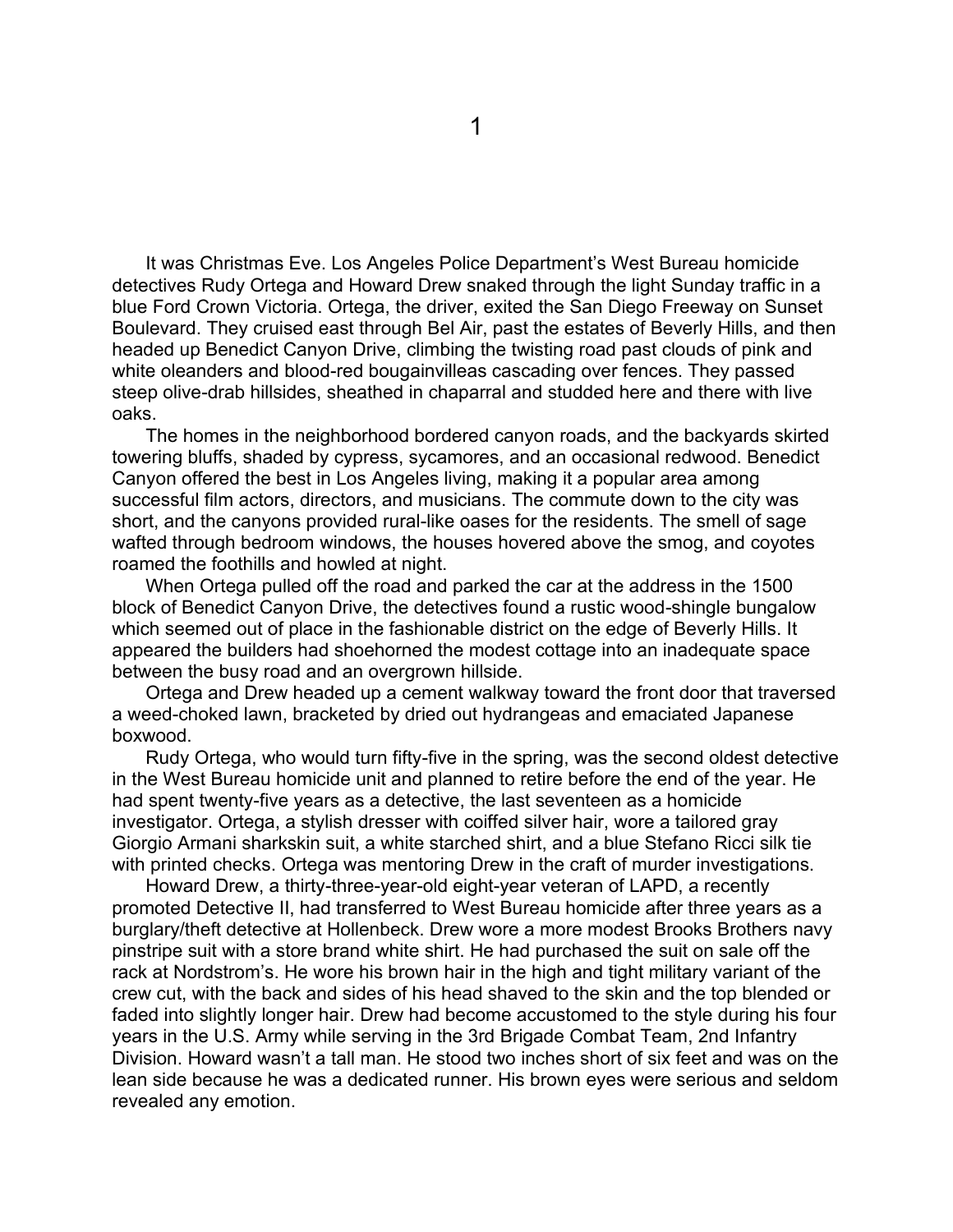"This isn't what I expected," Ortega said. "This place is only a mile from the mansion on Cielo Drive, where the Manson family murdered Sharon Tate and her friends."

"It's a dump," Drew said, "especially by Beverly Hills standards."

Sergeant Martin Maxwell and two uniformed West L.A. patrol officers met the detectives outside the front door.

"What've we got, Max?" Ortega said.

"Barnett and Tomlinson responded to a radio call of an open door," Maxwell said. "They found the front door closed but unlocked. When they entered the residence, they discovered the body of a deceased female victim on the floor in a bedroom. She had a pool of blood under her head. They backed out and called for an RA and a supervisor. SID and the coroner's investigator are already inside."

"Got a name?" Ortega said.

Maxwell nodded. "Fiona Silverman, age forty-eight," he said as he pulled a California license out from behind the buckle of his Sam Browne and handed it to Ortega. "Found her purse on the counter in the kitchen."

"We know who called in the open door?" Ortega said.

"Neighbor across the street," Maxwell said. "He saw one of her dogs wandering down the street. The guy tried calling her, but there was no answer. He walked over and found the back door standing wide open. No response when he called out to Silverman. He became concerned and called it in."

"Your guys find any signs of forcible entry?" Howard said.

"None," Maxwell said. "They found all the windows secured with screens in place. The interior doesn't appear as if anyone ransacked it. The victim's purse has her credit cards and cash in it. Robbery doesn't look like the motive."

"Okay, Max, thanks," Ortega said.

Maxwell nodded. "You got it, Rudy," he said, and then nodded to Drew. "Enjoy."

A female patrol officer, Drew didn't recognize was on the door. Her silver nameplate said, Tomlinson. Tomlinson held out a metal clipboard with the scene log on it. Ortega signed the register and then passed the clipboard to Drew. After he had signed it, Drew returned the clipboard to Tomlinson. "Guess it sucks for you guys to catch a homicide on Christmas Eve," she said.

Tomlinson was late-twenties, or early thirties, with short light brown hair and the kind of blue eyes that turned electric when the owner smiled. Tomlinson was smiling now. She looked like the outdoorsy type, skin evenly tanned. A surfer, maybe. Drew found her attractive.

"It is what it is," Ortega said.

Tomlinson turned to Drew. "I'm Lucy Tomlinson, by the way. I'm new in West L.A. Area." Her smile grew wider, and her blue eyes sparkled.

"Howard Drew."

"I know. You were at Hollenbeck, right?"

"Yes, I just transferred over to West Bureau two weeks ago. Guess we're both new to the west side. I don't recall seeing you at Hollenbeck."

"I know," Tomlinson smirked. "I'm not that memorable."

Drew got embarrassed.

"No, I didn't mean that," he stuttered. "I just don't think I ever saw you there."

"I only saw you a few times in the parking lot. But I asked someone who you were."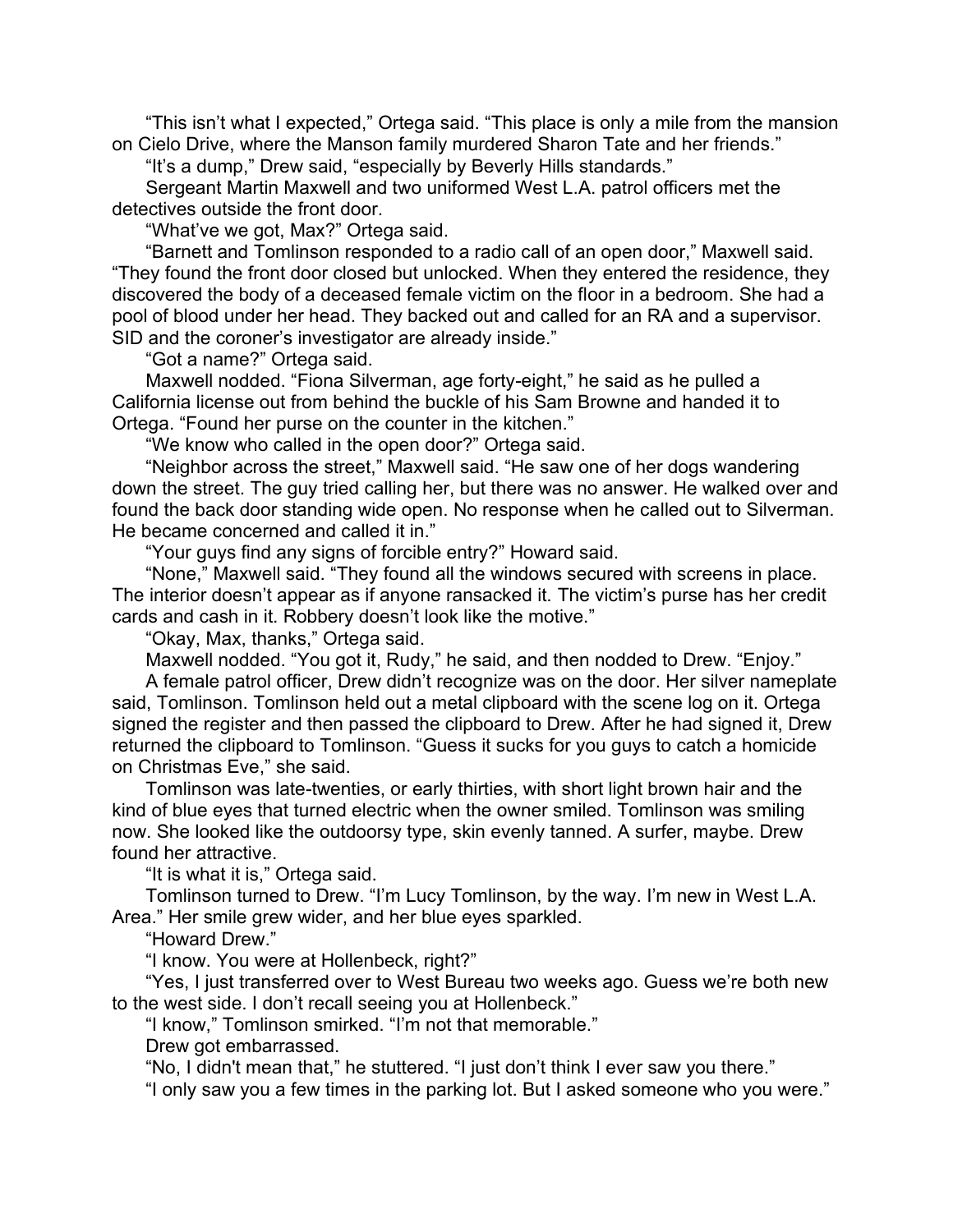"So, you're saying I'm memorable?" Drew said. "No one has ever mentioned that before."

They both laughed at the remark. Tomlinson continued smiling and doing the sparkly eye thing. Drew wondered if she was flirting with him. He didn't always read women well.

"Youngblood, when you can tear yourself away, we'll get started," Ortega said. Drew got embarrassed again.

"Oops, sorry for holding you guys up," Tomlinson said.

"No, it's okay," Drew said. "Glad to meet you, Tomlinson."

"Likewise," she said. "You can call me Lucy. Maybe I'll see you around."

Drew nodded. "Maybe so." He smiled at Tomlinson before turning to follow Ortega. The two detectives slipped on blue disposable nitrile gloves and went inside the

house.

"An attractive woman," Ortega said. "She seems to like you."

Drew ignored the comment, wondering if Ortega had based it on his reaction to Tomlinson. He hoped it hadn't been that obvious.

They found the living room a jumble of unopened Christmas presents with books and magazines stacked high atop a worn, dated coffee table in front of a brown couch. There were Christmas cards taped to a wall. In the center of the room, there was a computer and printer atop a chipped white table. A plastic ashtray with a few crumpled cigarette butts was beside the keyboard.

Throughout the room, Silverman had hung pictures of a man and woman that the detectives assumed were her parents. Newspaper photos of the same two people at what appeared posh parties covered another wall. There was a World War II-era army photograph of the man. Another wall featured framed pictures of what they assumed were photos of the victim during her childhood and teen years. There was a plastic card table with two mismatched folding chairs in a kitchen corner—apparently where the victim ate her meals.

The detectives found the coroner's investigator, Don Harrison, in the master bedroom on his haunches next to the body. The victim, barefoot and dressed in a white T-shirt and purple sweatpants, lay on the floor near the doorway. There was a halo of reddish-brown dried blood beneath the victim's head. Harrison had what looked like a plastic fishing tackle box on the floor beside him. He took a scalpel from the box and made a small incision in the upper right abdomen just above the hip of the body. The criminalist then removed a thermometer and attached it to the end of a curved probe. He passed the probe through the incision, driving it up into the liver.

One SID technician was photographing the scene with a digital camera while two others were dusting various points for prints.

The bedroom was shabby and cluttered, the room of a woman down on her luck. It reeked of the odor of dog urine and mold. Faint winter light shining through the window illuminated a few brownish-red streaks of blood and a single bloody paw print that gleamed with a lacquer-like sheen on the worn hardwood floor. Drew crouched to study the chipped door jamb where flakes of paint dappled the floor.

"Looks like there was a struggle here by the door," Drew said to Ortega. "Maybe the suspect threw her against it, or she grabbed it while struggling to get away from her attacker."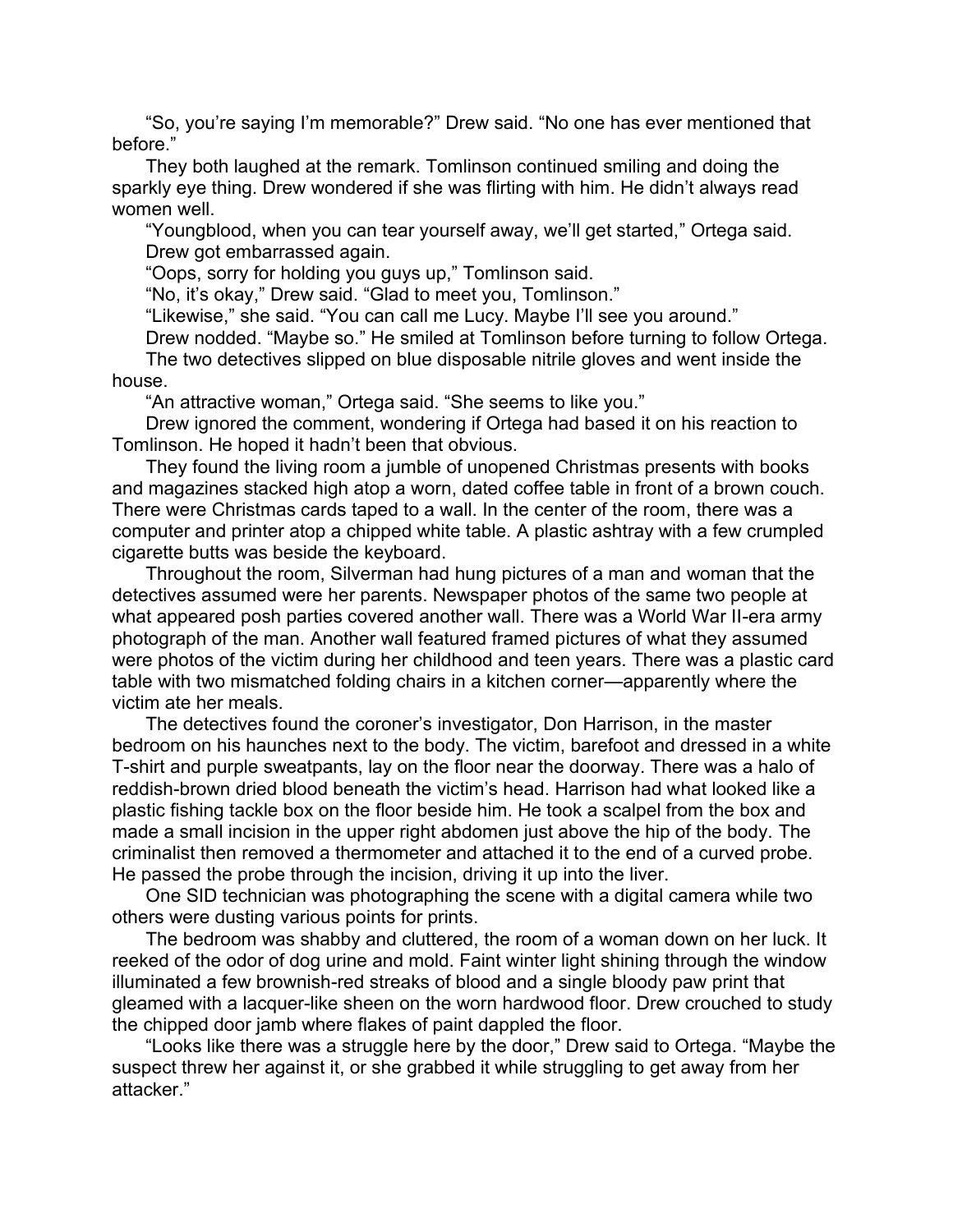Harrison went to work on the dead woman's legs. He grabbed each foot and manipulated the ankles. Moving his hands up to the thighs, Harrison lifted each leg and watched as it bent at the knee. After pressing his hands down on the abdomen, he reached up and tried to turn the dead woman's head. It rotated easily.

"The neck is unlocked," Harrison said without looking up from his work. "Stomach has relaxed, and the extremities have good movement."

Harrison took a pencil from his box. He pushed the eraser end against the skin on the side of the torso. There was purplish blotching on the half of the body closest to the floor. It was postmortem lividity or livor mortis. When Harrison pushed the pencil eraser against the darkened skin, it did not blanch white. That was a sign the blood had fully clotted.

"Lividity is steady," Harrison said. "Given the reversal of the rigor and liver temperature, I put the time of death at anywhere from twenty-four to forty-eight hours ago. Someone killed this woman, probably between Thursday and sometime Saturday. That will have to do for a time of death estimate until we make the cut."

"Cause of death?" Ortega said.

"Single GSW to the back of the head," Harrison said.

"How can that be?" Drew said. "It defies the laws of physics."

"Yeah," Ortega said. "The killer shot her in the back of the head. She should have crumpled forward."

"My best guess is whoever shot her, flipped her over for some reason," Harrison said. "This is how the body was when I arrived, supine with the arms down by her sides. The lividity is on the bottom half of the body next to the floor. Someone rolled her over soon after the killer shot her."

"Maybe that's a clue," Ortega said. "Maybe the killer is someone who cared about her at some point. Wanted to leave her in what they thought was a more comfortable position."

"SID collected one brass spent bullet casing from beneath the body when we rolled it on its side to check for wounds," Harrison said. "It was a nine-millimeter, which is consistent with the size of the entry wound. No exit."

"Find the gun?" Ortega called to the SID technicians.

"No," two of them said in unison.

Harrison wrote some notes on his clipboard, then retrieved an ink pad and a print card from the plastic box beside him. He quickly and expertly inked the fingers of each hand and pressed the fingertips to the card. Once he finished, he waved the card back and forth a few times to dry the ink and then handed it to Ortega.

"I'll bag the hands as a precaution," Harrison said, "until they do the GSR test at the morgue. But given the location of the wound and that no weapon is present, I think it's safe to say this wasn't suicide."

Two body movers arrived a few minutes after Harrison had finished up. They unfolded and opened a black, heavy plastic bag with a zipper running up the center. They lifted Silverman and placed her inside. One of them zipped the body bag, then they hefted it onto a gurney, strapped it down, and trundled the body out of the bedroom towards the front door.

Ortega's mobile phone rang. He dug it out of his pocket and answered the call. After listening for a few moments, he spoke into the phone then hung up.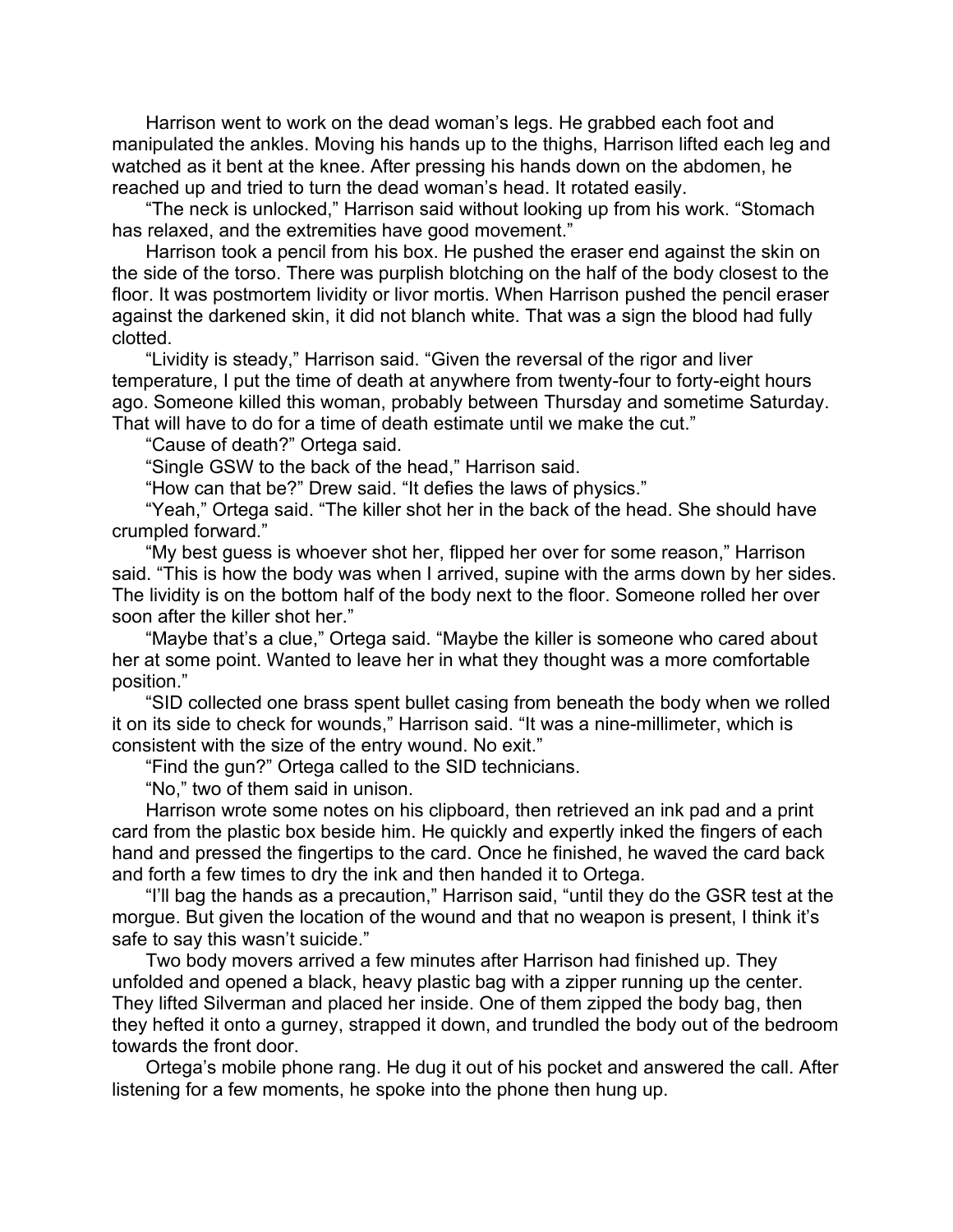"Maxwell wants us back out front," Ortega said to Drew. "Says he has information on our victim we might be interested to know."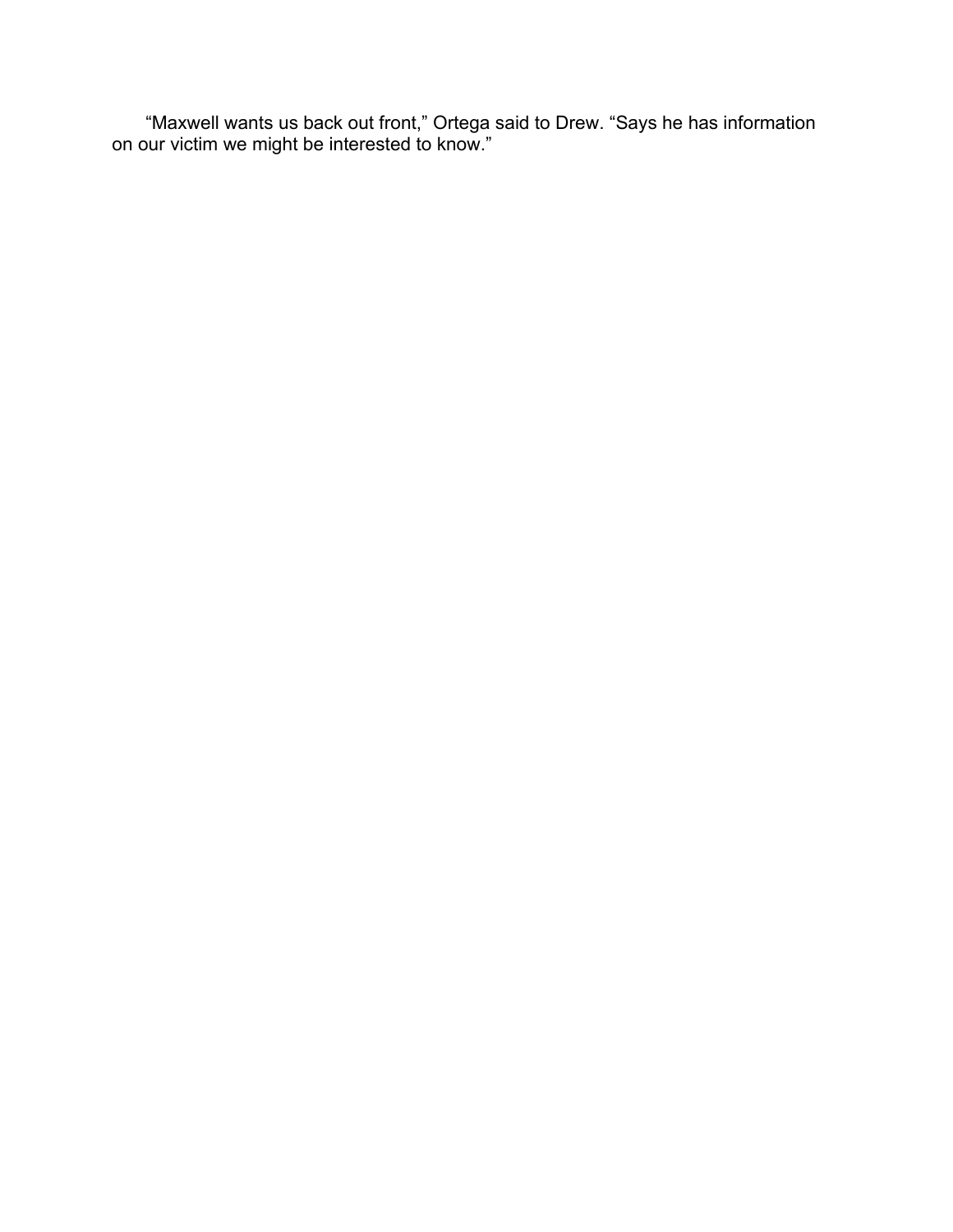Ortega and Drew went back outside through the front door. Drew glanced at Tomlinson on his way out. She caught him looking and smiled again. The detectives walked out to the street to Maxwell's black and white Ford Explorer. They stripped off the latex gloves as they walked and dropped them on the ground.

Maxwell was sitting inside his SUV reading from the screen of his mobile computer terminal.

"What's up, Max," Ortega said, resting his forearms on the windowsill.

"Rudy, your victim, is Fiona Silverman, the writer, the so-called mafia princess," Maxwell said.

"Mafia princess?" Drew said.

"Yes, her father was a big-time mob guy, John 'Sonny' Silverman," Maxwell said. "He was a Gambino crime family underboss. He rubbed shoulders with the likes of John Gotti, Salvatore 'Sammy the Bull' Gravano, and Angelo Ruggiero. After her father died, she wrote a best-selling memoir called *Mafia Princess: Growing Up in a Mob Family*."

"How did you find out all that, Max?" Ortega said.

"I enjoy reading about the history of the Italian organized crime families," Maxwell said. "Hobby of sorts. Anyway, I thought her name sounded familiar. I Googled the name when I got back to my shop. Then I remembered I'd read her book."

"Think it was a professional hit?" Drew said. "A mob connection and one to the back of the head."

"Assume nothing, Youngblood," Ortega said. "SID found a casing, remember? Mafia hitters usually use revolvers. Even if the shooter had used a semi-auto, it's unlikely a pro would have left a casing behind."

"Exactly," Maxwell said. "I only called you out here to give you the heads-up on her background. You can bet the media will be on this as soon as the victim's name goes public. The woman was semi-famous."

"Hard to believe after looking at where she lived," Drew said. "Rookie cops own more stuff than she did."

"She must have hit a rough patch," Maxwell said.

"Looks that way," Ortega said. "Thanks, Max."

"No problem," Maxwell said. "See you guys later." The sergeant dropped the Explorer in gear and drove away.

The detectives returned to the house. Tomlinson locked eyes with Drew again on his way past her. They both smiled. While Ortega checked in with the SID technicians, Drew started going through a cardboard box of personal correspondence files they had found inside the guest bedroom. There was also an address book, and a stack of envelopes from the Christmas cards taped to the living room wall. Silverman had bound them together with a rubber band. While Drew looked through the documents, Ortega coordinated with the SID technicians. He told them to collect the ancient desktop computer from the table in the living room after they finished processing the scene.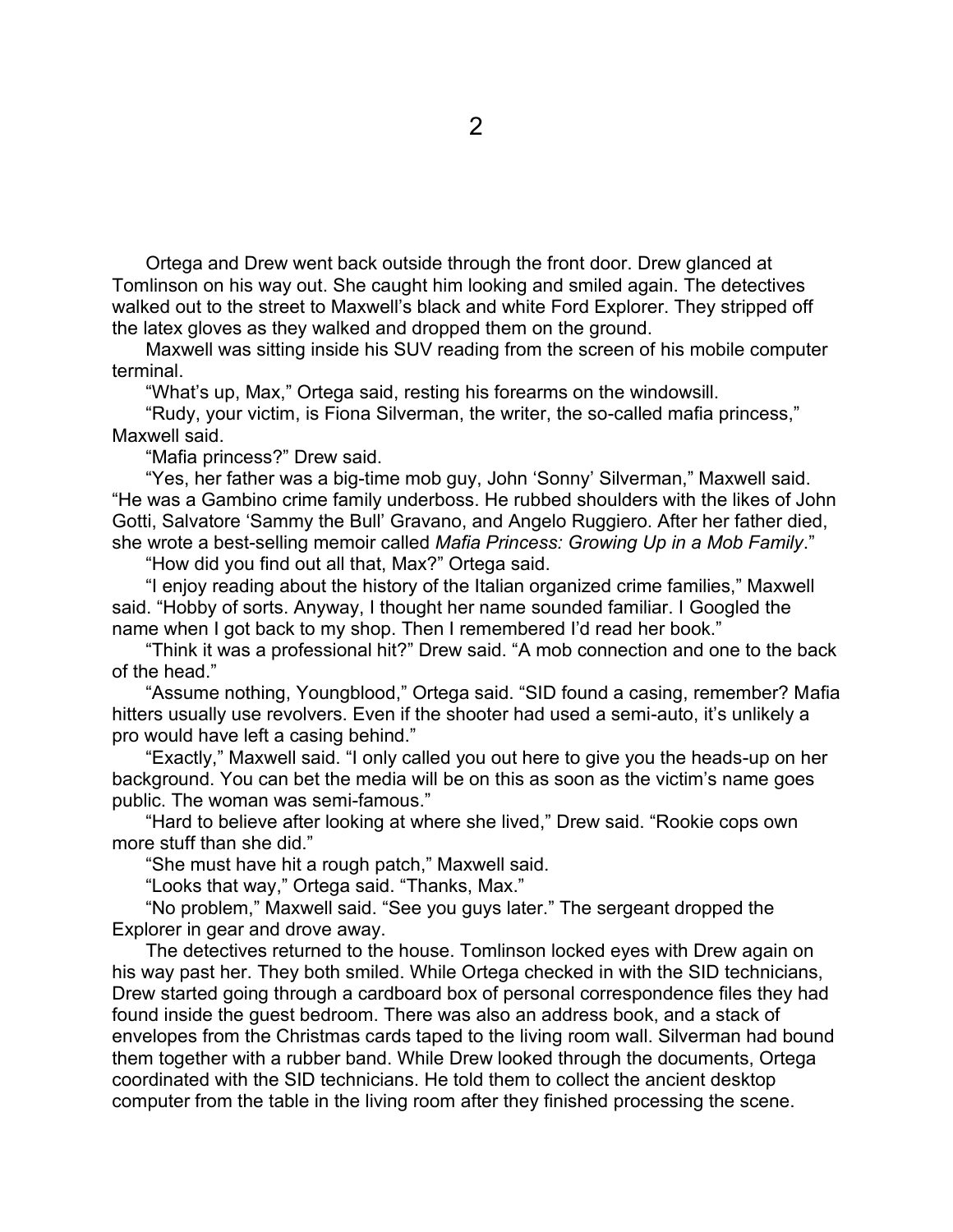Drew opened a manila file folder with the word "Lease" hand-printed on the tab. There was a copy of a lease agreement and some canceled checks for past rent payments. Then he found something interesting, copies of several letters Silverman had written to her landlord. In one letter that seemed to be about an eviction dispute, Silverman wrote, "Please never threaten me again, saying if I didn't pay the rent 'something bad will happen to you and your dogs,' or that you'll come up here and 'throw your ass into the bottom of the canyon.' I take such threats seriously." Because of the wording and the use of the quotation marks, it seemed to Drew that Silverman had been quoting threats made by her landlord word for word. In another letter, Silverman cited another threat from the landlord, "Something terrible will happen to you and your daughter and your dogs. I have a key." Drew copied the landlord's name, Joan Keller, and her address in his notebook.

When Ortega came into the room, Drew showed him the copies of the letters Silverman had written and summarized what he had read.

"Sounds like we need to talk with the landlady," Ortega said. "Seems there was some bad blood between her and the victim. We could construe those as credible threats."

"Yes, she is definitely in the frame as a person of interest," Drew agreed.

"Box that stuff up, and we'll take it back to the bureau with us," Ortega said. "The SID techs are about finished. We need to do a neighborhood canvas to see if anyone heard a gunshot or saw anything suspicious over the weekend."

Once the SID technicians had left the house and were loading up their equipment, Ortega signed off on the crime scene. Drew and Tomlinson walked out to her black and white. Her partner, Barnett, was already behind the wheel ready to go. Tomlinson took a blank shake card out of her uniform pocket. She wrote her name and a phone number on it and then handed it to Drew. "Just in case you need anything from me," she said with another radiant smile. "You have a card?"

Drew nodded. He reached into his jacket pocket and pulled out one of his printed business cards and handed it to Tomlinson.

"Hey partner, we have to roll on a double D," Barnett said out the open car window. Double D was cop-speak for a domestic dispute.

Tomlinson rolled her eyes. "Call me anytime," she said to Drew. Then the attractive female cop got in the passenger side of the squad car. She waved at Drew as Barnett drove away.

Drew had thought about asking her for her number, but he hadn't since sexual harassment was a hot button issue at the LAPD. Tomlinson had solved the dilemma by offering it up. Maybe he would call her after the holidays.

Ortega and Drew started the house to house canvas, hoping to garner information that would help nail down the time the murder had happened. Two hours later, after talking to dozens of people in the neighborhood, they had found no one who had heard a gunshot or had offered any useful information. They had spoken with the neighbor who had called in the open door. He told them he had seen one of Silverman's dogs outside wandering the street that morning. The neighbor said that was unusual. Silverman never allowed her dogs out of the house unless she was walking them. That's what had prompted him first to call and then visit the residence when the call